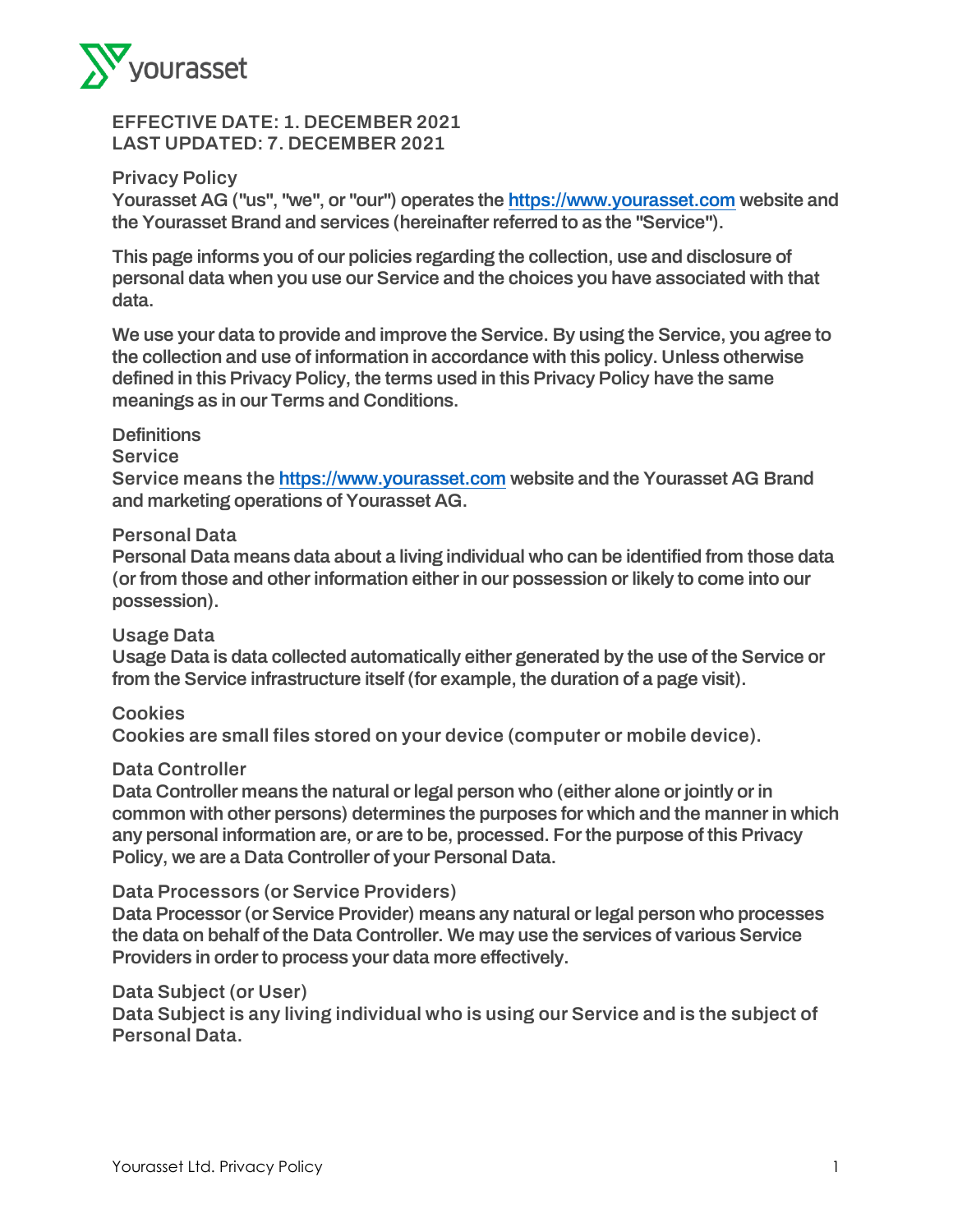

## Information Collection and Use

We collect several different types of information for various purposes to provide and improve our Service to you. We collect the following type of data:

- E-mail address
- Phone number
- Full name
- Social media accounts
- Provenance

## Types of Data Collected

## **Personal Data**

**While using our Service, we may ask you to provide us with certain personally identifiable information that can be used to contact or identify you ("Personal Data"). Personally identifiable information may include, but is not limited to:**

- Email address
- First name and last name
- Phone number
- Address, State, Province, Postal code, City
- Cookies and Usage Data

We may use your Personal Data to contact you with newsletters, marketing or promotional materials and other information that may be of interest to you. You may opt out of receiving any, or all, of these communications from us by contacting us.

## **Usage Data**

**We may also collect information that your browser sends whenever you visit our Service or when you access the Service by or through a mobile device ("Usage Data").**

This Usage Data may include information such as your computer's Internet Protocol address (e.g. IP address), browser type, browser version, the pages of our Service that you visit, the time and date of your visit, the time spent on those pages, unique device identifiers and other diagnostic data.

When you access the Service with a mobile device, this Usage Data may include information such as the type of mobile device you use, your mobile device unique ID, the IP address of your mobile device, your mobile operating system, the type of mobile Internet browser you use, unique device identifiers and other diagnostic data.

## **Location Data**

**We may use and store information about your location if you give us permission to do so ("Location Data"). We use this data to provide features of our Service, to improve and customize our Service.**

You can enable or disable location services when you use our Service at any time by way of your device settings.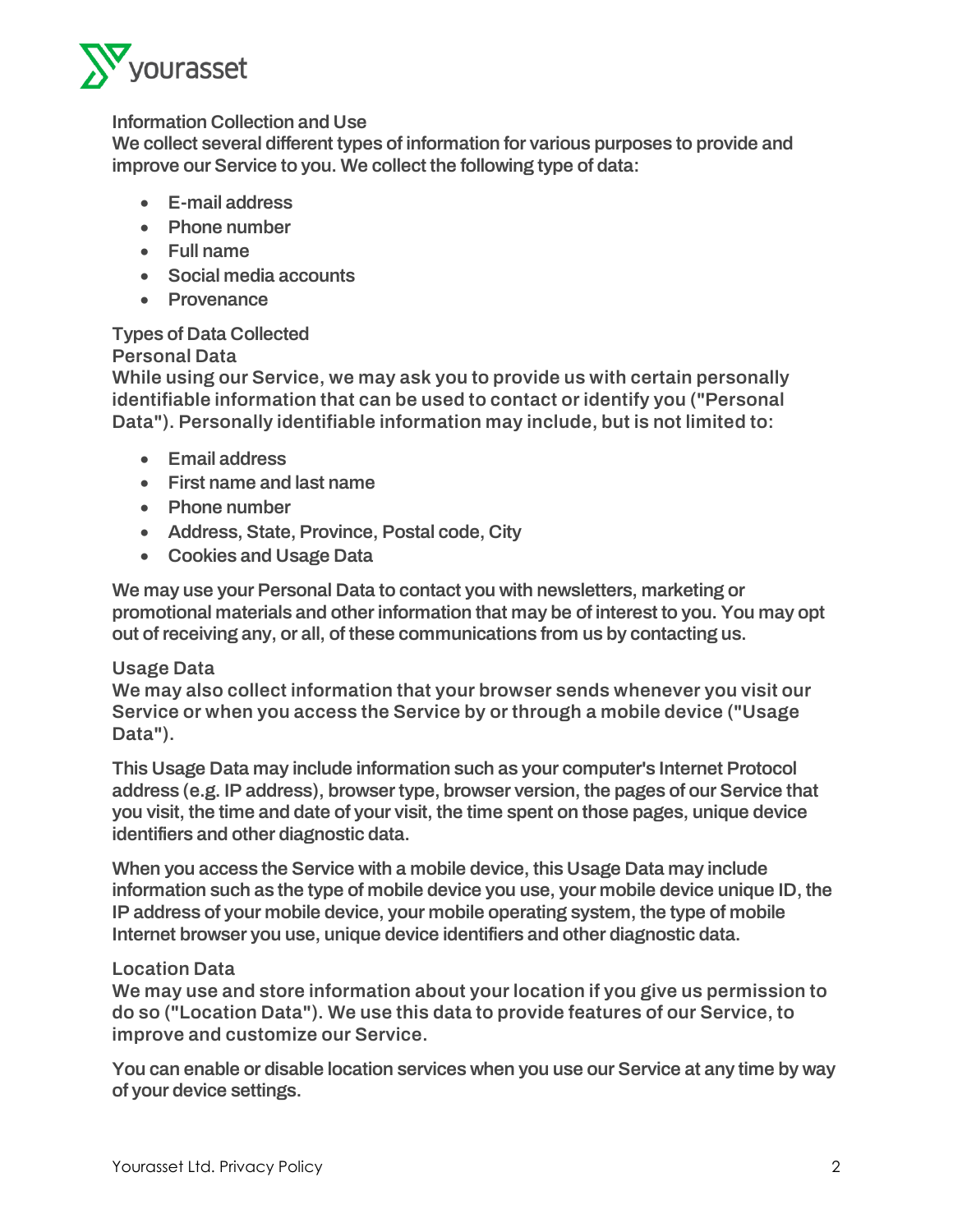

### **Tracking Cookies Data**

**We use cookies and similar tracking technologies to track the activity on our Service and we hold certain information.**

Cookies are files with a small amount of data which may include an anonymous unique identifier. Cookies are sent to your browser from a website and stored on your device. Other tracking technologies are also used such as beacons, tags and scripts to collect and track information and to improve and analyse our Service.

You can instruct your browser to refuse all cookies or to indicate when a cookie is being sent. However, if you do not accept cookies, you may not be able to use some portions of our Service.

Examples of Cookies we use:

- **Session Cookies We use Session Cookies to operate our Service.**
- **Preference Cookies We use Preference Cookies to remember your preferences and various settings.**
- **Security Cookies We use Security Cookies for security purposes.**

#### Use of Data

Yourasset AG uses the collected data for various purposes:

- To provide and maintain our Service
- To notify you about changes to our Service
- To allow you to participate in interactive features of our Service when you choose to do so
- To provide customer support
- To gather analysis or valuable information so that we can improve our Service
- To monitor the usage of our Service
- To detect, prevent and address technical issues
- To provide you with news, special offers and general information about other goods, services and events which we offer that are similar to those that you have already purchased or enquired about unless you have opted not to receive such information

Legal Basis for Processing Personal Data under the General Data Protection Regulation (GDPR)

If you are from the European Economic Area (EEA), Yourasset AG legal basis for collecting and using the personal information described in this Privacy Policy depends on the Personal Data we collect and the specific context in which we collect it.

Yourasset AG may process your Personal Data because:

• We need to perform a contract with you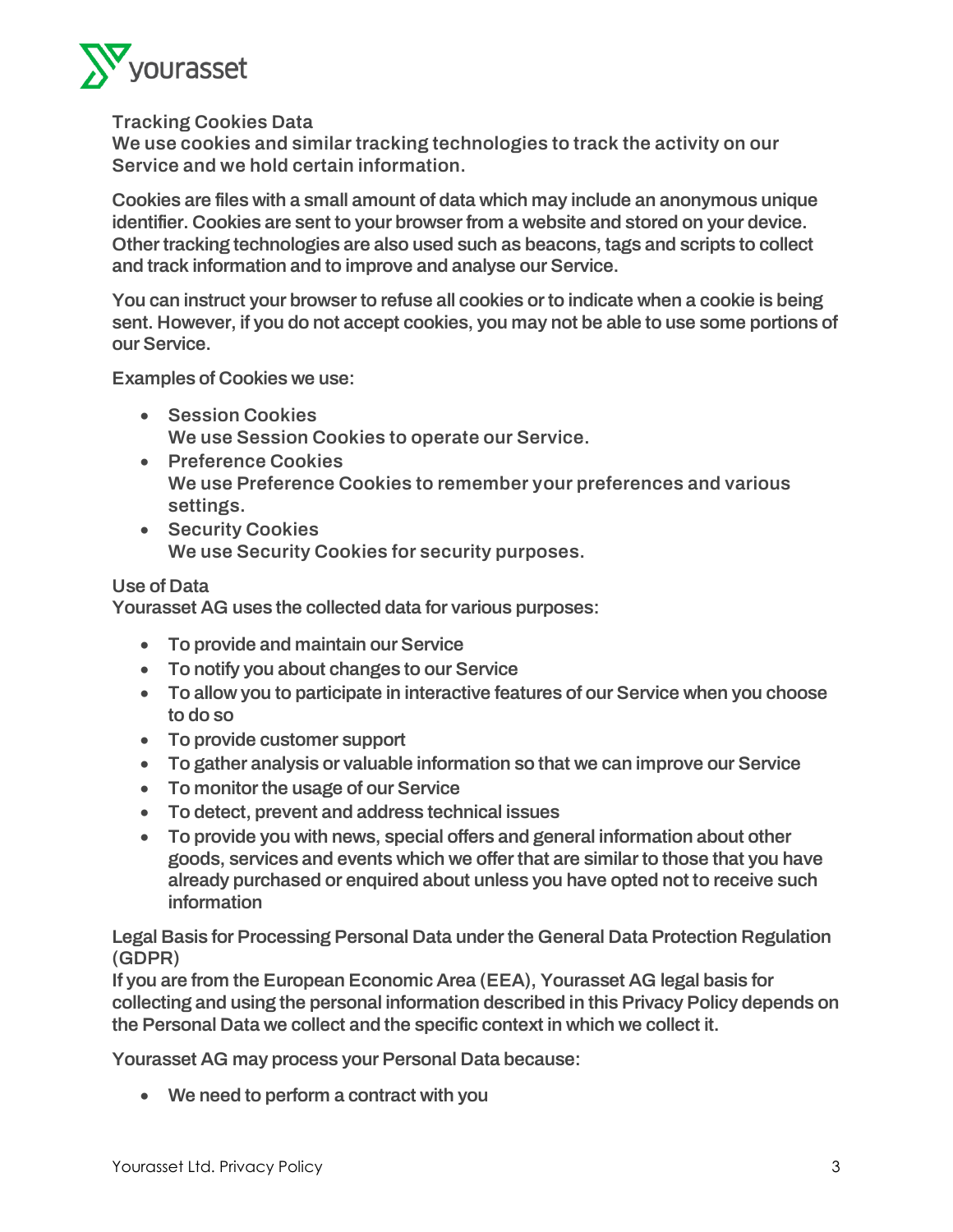

- You have given us permission to do so
- The processing is in our legitimate interests and it is not overridden by your rights
- For payment processing purposes
- To comply with the law

### Retention of Data

Yourasset AG will retain your Personal Data only for as long as is necessary for the purposes set out in this Privacy Policy. We will retain and use your Personal Data to the extent necessary to comply with our legal obligations (for example, if we are required to retain your data to comply with applicable laws), resolve disputes and enforce our legal agreements and policies.

Yourasset AG will also retain Usage Data for internal analysis purposes. Usage Data is generally retained for a shorter period of time, except when this data is used to strengthen the security or to improve the functionality of our Service, or we are legally obligated to retain this data for longer periods.

### Transfer of Data

Your information, including Personal Data, may be transferred to — and maintained on computers located outside of your state, province, country or other governmental jurisdiction where the data protection laws may differ from those of your jurisdiction.

If you are located outside Switzerland and choose to provide information to us, please note that we transfer the data, including Personal Data, to Switzerland and process it there.

Your consent to this Privacy Policy followed by your submission of such information represents your agreement to that transfer.

Yourasset AG will take all the steps reasonably necessary to ensure that your data is treated securely and in accordance with this Privacy Policy and no transfer of your Personal Data will take place to an organisation or a country unless there are adequate controls in place including the security of your data and other personal information.

#### Disclosure of Data

#### **Business Transaction**

**Should Yourasset AG be involved in a merger, acquisition or asset sale, your Personal Data may be transferred. We will provide notice before your Personal Data is transferred and becomes subject to a different Privacy Policy.**

#### **Disclosure for Law Enforcement**

**Under certain circumstances, Yourasset AG may be required to disclose your Personal Data if required to do so by law or in response to valid requests by public authorities (e.g. a court or a government agency).**

#### **Legal Requirements**

**Yourasset AG may disclose your Personal Data in the good faith belief that such action is necessary to:**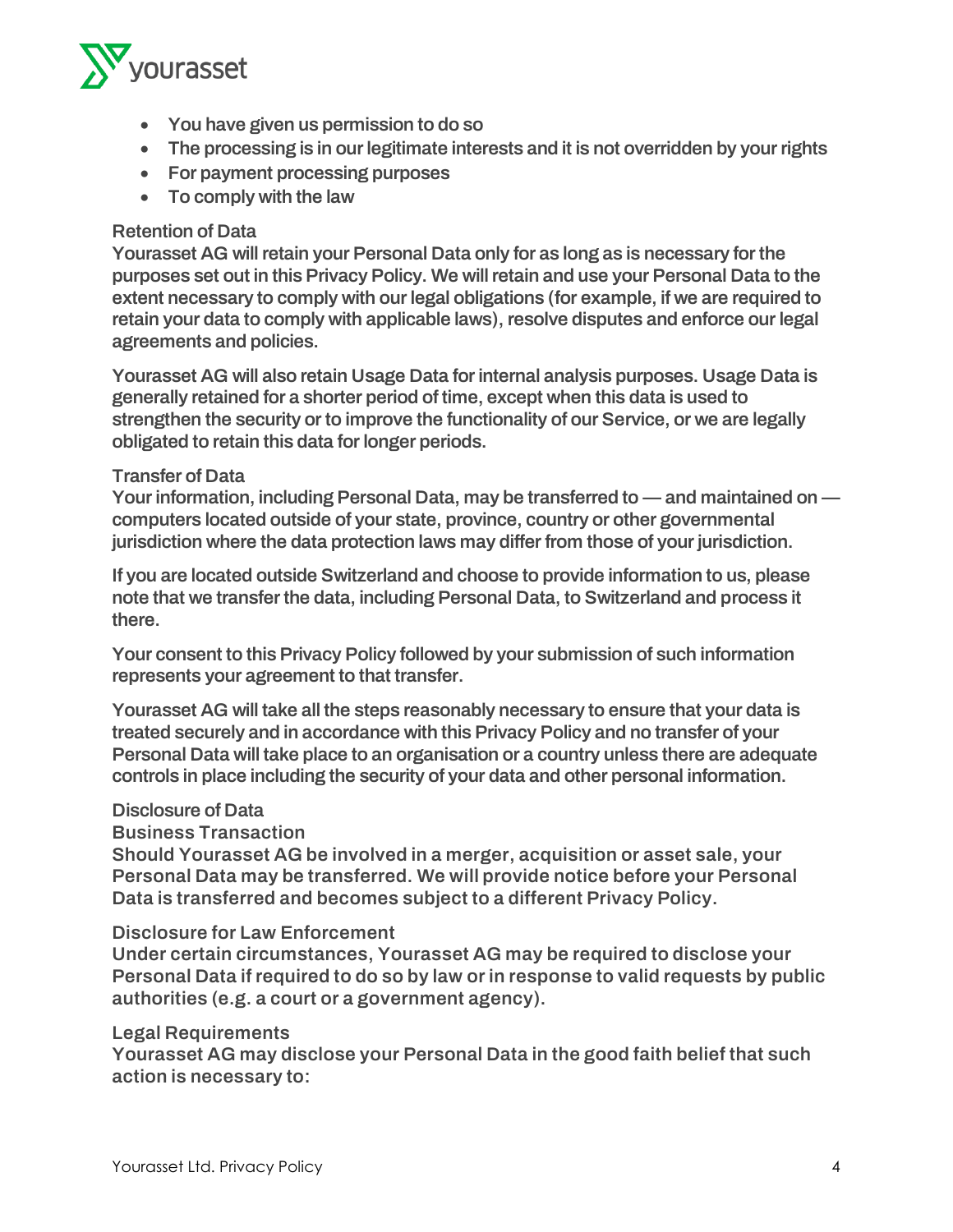

- To comply with a legal obligation
- To protect and defend the rights or property of Yourasset AG
- To prevent or investigate possible wrongdoing in connection with the Service
- To protect the personal safety of users of the Service or the public
- To protect against legal liability

#### Security of Data

The security of your data is important to us but remember that no method of transmission over the Internet or method of electronic storage is 100% secure. While we strive to use commercially acceptable means to protect your Personal Data, we cannot guarantee its absolute security.

Our Policy on "Do Not Track" Signals under the California Online Protection Act (CalOPPA)

We do not support Do Not Track ("DNT"). Do Not Track is a preference you can set in your web browser to inform websites that you do not want to be tracked.

You can enable or disable Do Not Track by visiting the Preferences or Settings page of your web browser.

Your Data Protection Rights under the General Data Protection Regulation (GDPR) If you are a resident of the European Economic Area (EEA), you have certain data protection rights. Yourasset AG aims to take reasonable steps to allow you to correct, amend, delete or limit the use of your Personal Data.

If you wish to be informed about what Personal Data we hold about you and if you want it to be removed from our systems, please contact us.

In certain circumstances, you have the following data protection rights:

- The right to access, update or delete the information we have on you. Whenever made possible, you can access, update or request deletion of your Personal Data directly within your account settings section. If you are unable to perform these actions yourself, please contact us to assist you.
- The right of rectification. You have the right to have your information rectified if that information is inaccurate or incomplete.
- The right to object. You have the right to object to our processing of your Personal Data.
- The right of restriction. You have the right to request that we restrict the processing of your personal information.
- The right to data portability. You have the right to be provided with a copy of the information we have on you in a structured, machine-readable and commonly used format.
- The right to withdraw consent. You also have the right to withdraw your consent at any time where Yourasset AG relied on your consent to process your personal information.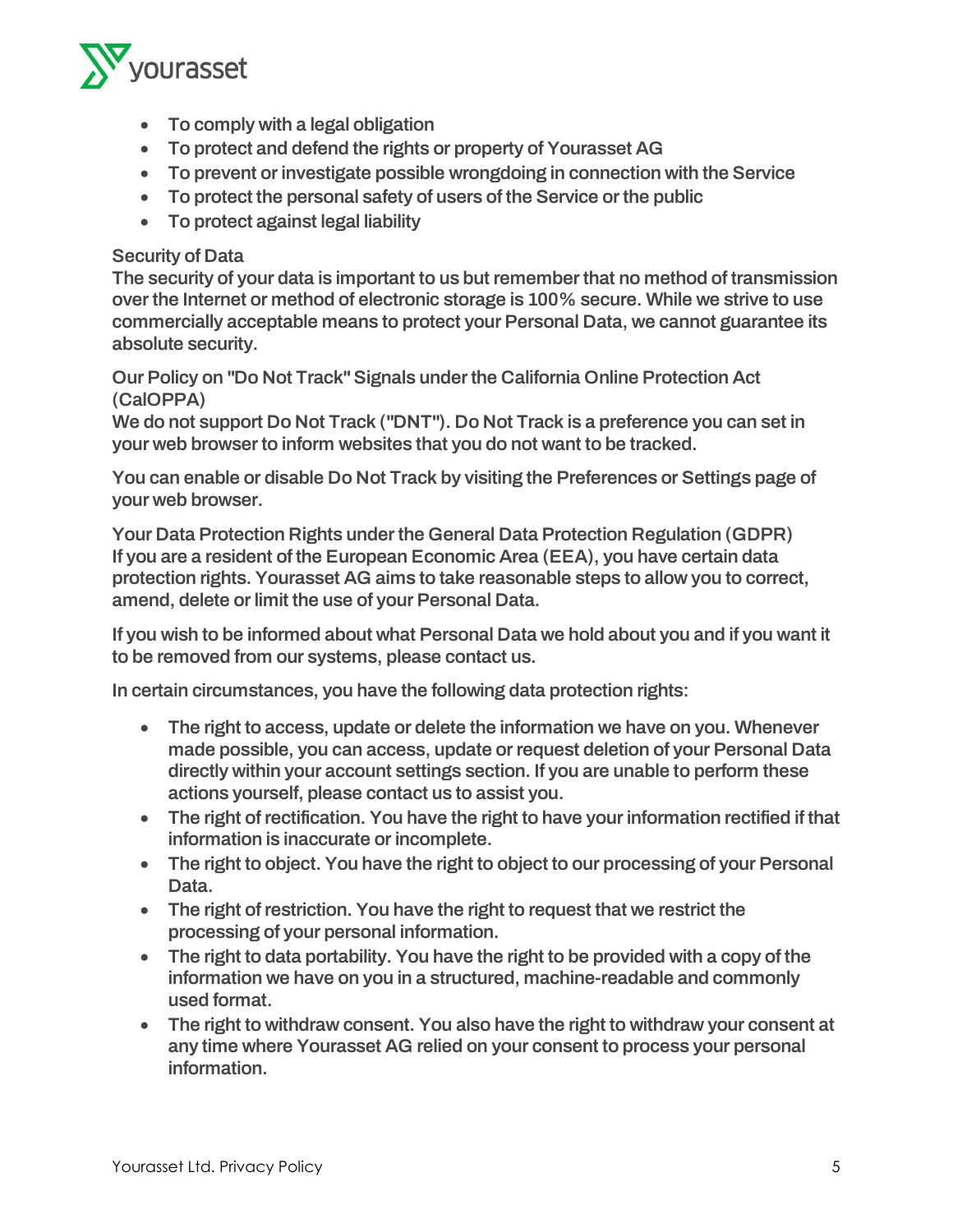

Please note that we may ask you to verify your identity before responding to such requests.

You have the right to complain to a Data Protection Authority about our collection and use of your Personal Data. For more information, please contact your local data protection authority in the European Economic Area (EEA).

#### Service Providers

We may employ third party companies and individuals to facilitate our Service ("Service Providers"), provide the Service on our behalf, perform Service-related services or assist us in analysing how our Service is used.

These third parties have access to your Personal Data only to perform these tasks on our behalf and are obligated not to disclose or use it for any other purpose.

### **Analytics**

**We may use third-party Service Providers to monitor and analyse the use of our Service.**

## **Google Analytics**

**Google Analytics is a web analytics service offered by Google that tracks and reports website traffic. Google uses the data collected to track and monitor the use of our Service. This data is shared with other Google services. Google may use the collected data to contextualise and personalise the ads of its own advertising network.**

For more information on the privacy practices of Google, please visit the Google Privacy Terms web page:<https://policies.google.com/privacy?hl=en>

We also encourage you to review the Google's policy for safeguarding your data: [https://support.google.com/analytics/answer/6004245.](https://support.google.com/analytics/answer/6004245)

#### **HubSpot**

**HubSpot is a CRM system allowing us to give our customers and subscribers the best experience and to solve support requests in a timely manner. The HubSpot Privacy Policy is available at the following link:** [https://legal.hubspot.com/privacy](https://legal.hubspot.com/privacy-policy)[policy](https://legal.hubspot.com/privacy-policy)

## **LinkedIn**

**LinkedIn is a digital networking platform which helps us grow and cultivate our digital presence. The LinkedIn Privacy Policy is available at the following link:**  <https://www.linkedin.com/legal/privacy-policy>

#### Behavioral Marketing

Yourasset AG uses remarketing services to advertise on third party websites to you after you visited our Service. We and our third-party vendors use cookies to inform, optimise and serve ads based on your past visits to our Service.

## **Google Ads (AdWords)**

**Google Ads (AdWords) remarketing service is provided by Google Inc.**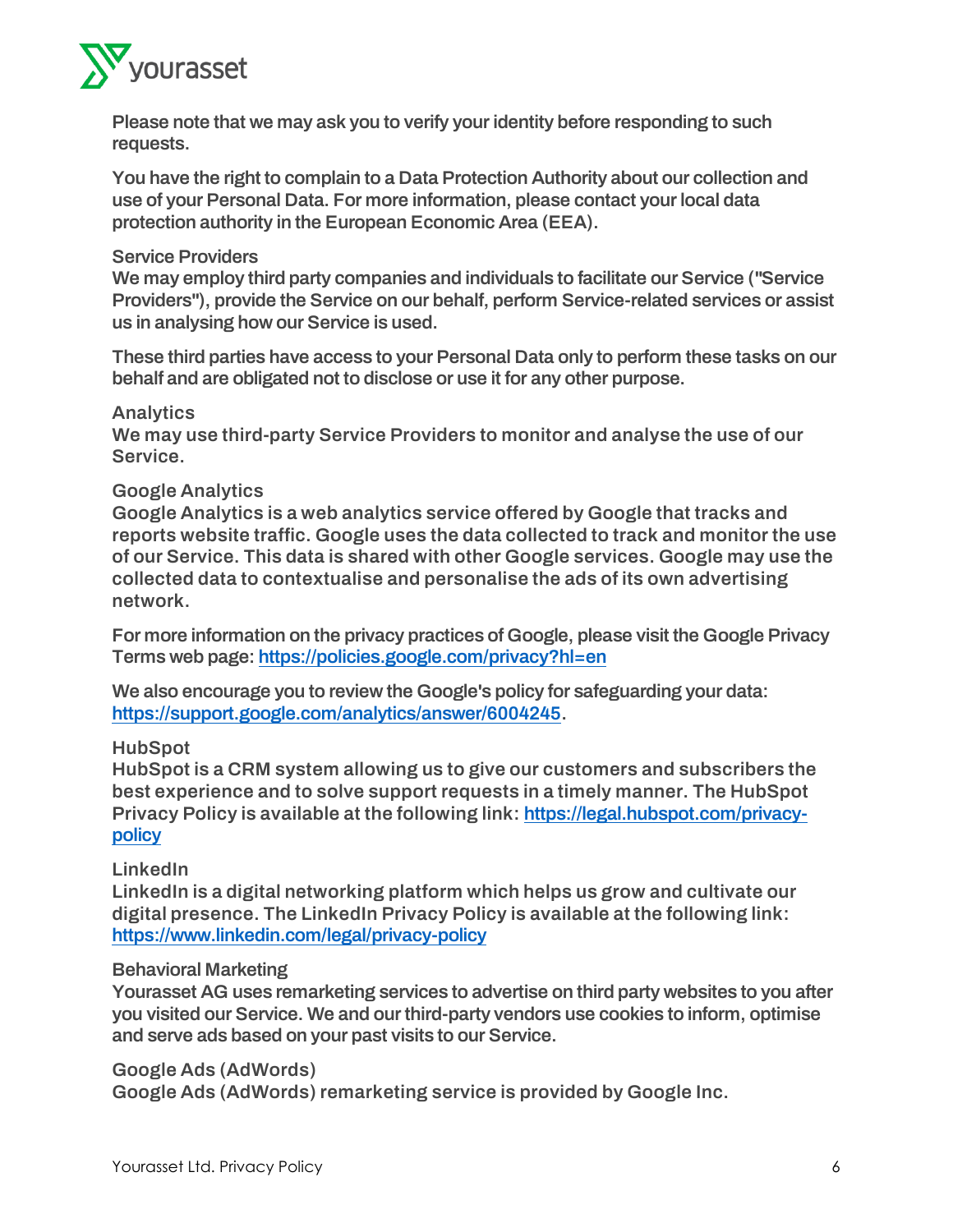

You can opt-out of Google Analytics for Display Advertising and customize the Google Display Network ads by visiting the Google Ads Settings page: <http://www.google.com/settings/ads>

Google also recommends installing the Google Analytics Opt-out Browser Add-on <https://tools.google.com/dlpage/gaoptout> - for your web browser. Google Analytics Optout Browser Add-on provides visitors with the ability to prevent their data from being collected and used by Google Analytics.

For more information on the privacy practices of Google, please visit the Google Privacy Terms web page:<https://policies.google.com/privacy?hl=en>

**Facebook**

**Facebook remarketing service is provided by Facebook Inc.**

To opt-out from Facebook's interest-based ads, follow these instructions from Facebook: <https://www.facebook.com/help/568137493302217>

Facebook adheres to the Self-Regulatory Principles for Online Behavioural Advertising established by the Digital Advertising Alliance. You can also opt-out from Facebook and other participating companies through the Digital Advertising Alliance in the USA [http://www.aboutads.info/choices/,](http://www.aboutads.info/choices/) the Digital Advertising Alliance of Canada in Canada <http://youradchoices.ca/> or the European Interactive Digital Advertising Alliance in Europ[e http://www.youronlinechoices.eu/,](http://www.youronlinechoices.eu/) or opt-out using your mobile device settings.

For more information on the privacy practices of Facebook, please visit Facebook's Data Policy[: https://www.facebook.com/privacy/explanation](https://www.facebook.com/privacy/explanation)

## Links to Other Sites

Our Service may contain links to other sites that are not operated by us. If you click a third party link, you will be directed to that third party's site. We strongly advise you to review the Privacy Policy of every site you visit.

We have no control over and assume no responsibility for the content, privacy policies or practices of any third party sites or services.

Children's Privacy

Our Service does not address anyone under the age of 18 ("Children").

We do not knowingly collect personally identifiable information from anyone under the age of 18. If you are a parent or guardian and you are aware that your Child has provided us with Personal Data, please contact us. If we become aware that we have collected Personal Data from children without verification of parental consent, we take steps to remove that information from our servers.

Changes to This Privacy Policy

We may update our Privacy Policy from time to time. We will notify you of any changes by posting the new Privacy Policy on this page.